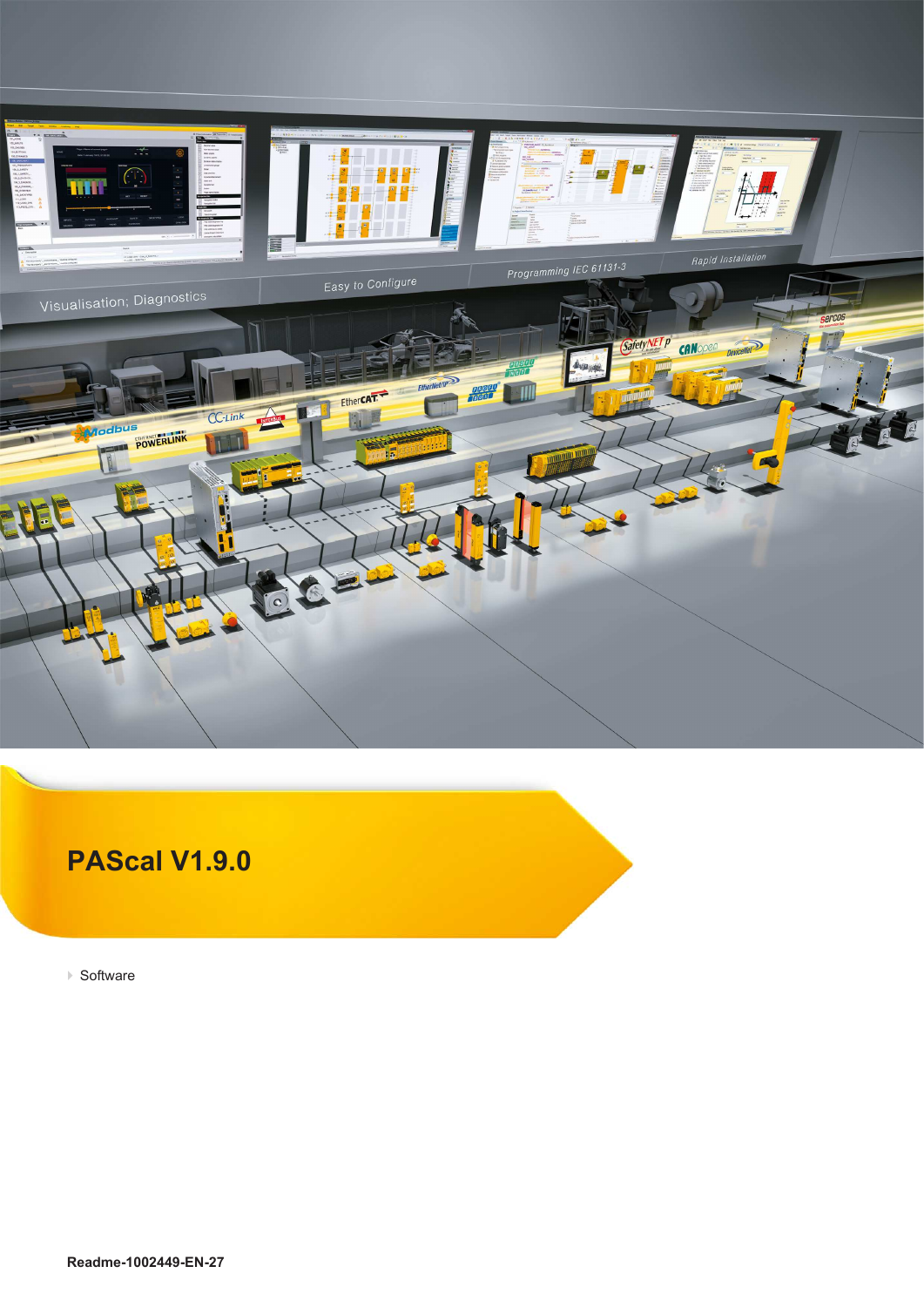This document is a translation of the original document.

All rights to this documentation are reserved by Pilz GmbH & Co. KG. Copies may be made for internal purposes. Suggestions and comments for improving this documentation will be gratefully received.

Source code from third-party manufacturers or open source software has been used for some components. The relevant licence information is available on the Internet on the Pilz homepage.

Pilz®, PIT®, PMI®, PNOZ®, Primo®, PSEN®, PSS®, PVIS®, SafetyBUS p®, SafetyEYE®, SafetyNET p®, the spirit of safety® are registered and protected trademarks of Pilz GmbH & Co. KG in some countries.

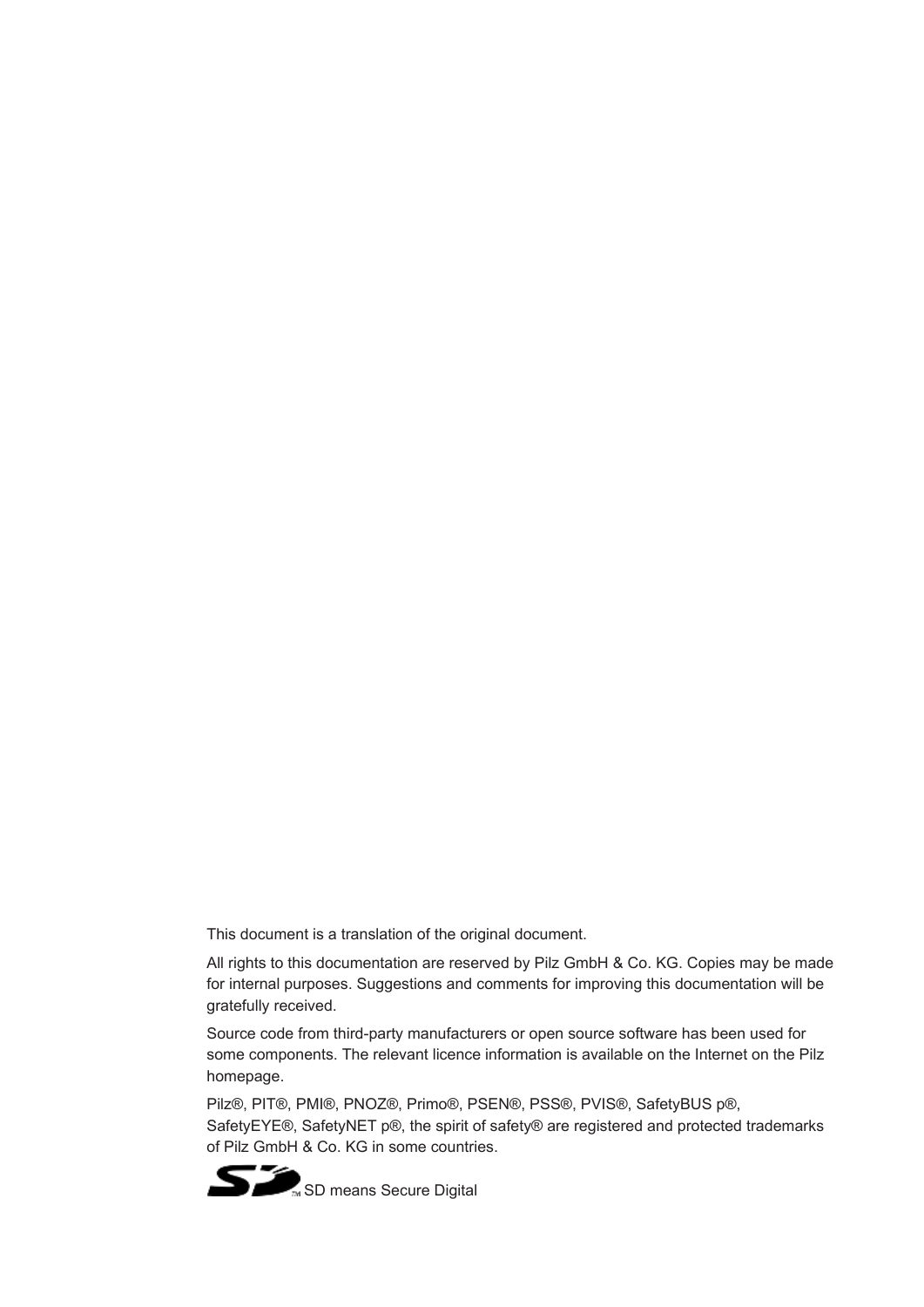## **General**

This document contains important information, which must be noted. This document also contains details of the changes made in the software tool from one version to the next.

### **System requirements**

| Operating system:           | Windows 7, 8, 8.1, 10 (32 Bit and 64 Bit)                                                                                         |
|-----------------------------|-----------------------------------------------------------------------------------------------------------------------------------|
| Processor:                  | Pentium 4, 2 GHz (Dual Core) or desktop<br>equivalent: Pentium 4, 2.4 GHz                                                         |
| RAM:                        | Min. 2 GB                                                                                                                         |
| Available hard drive space: | Approx. 1 GB                                                                                                                      |
| To call up online help:     | Browser, compatible with HTML 3.2<br>Recommended: Internet Explorer from Ver-<br>sion 5.0, Netscape Navigator from Version<br>5.0 |
| To display PAScal reports:  | Adobe Acrobat Reader, from Version 7                                                                                              |
|                             |                                                                                                                                   |

## **Important information**

#### **Installation**

- Close programs Please close all open programs on your PC before installing the software tool.
- Network installation The software tool cannot be installed on a network drive.
- ▶ Access rights
	- Write access to the installation directory is required in order to be able to install and start the software tool.
	- The user needs administrator rights for installation under Windows 7 and Windows 8.
- } **Restart**

You are prompted to restart your PC after the installation.

#### **Start installation**

The software PAScal has to be installed on a hard disk:

- 1. Switch on your computer and start up the operating system.
- 2. The software PAScal is in the download area on the Pilz homepage at [http://](http://www.pilz.com/support/downloads/) [www.pilz.com/support/downloads/](http://www.pilz.com/support/downloads/)

Download the software PAScal from the download area on the Pilz homepage.

3. Install software PAScal.

Double-click on the downloaded file. The installer will guide you through the installation.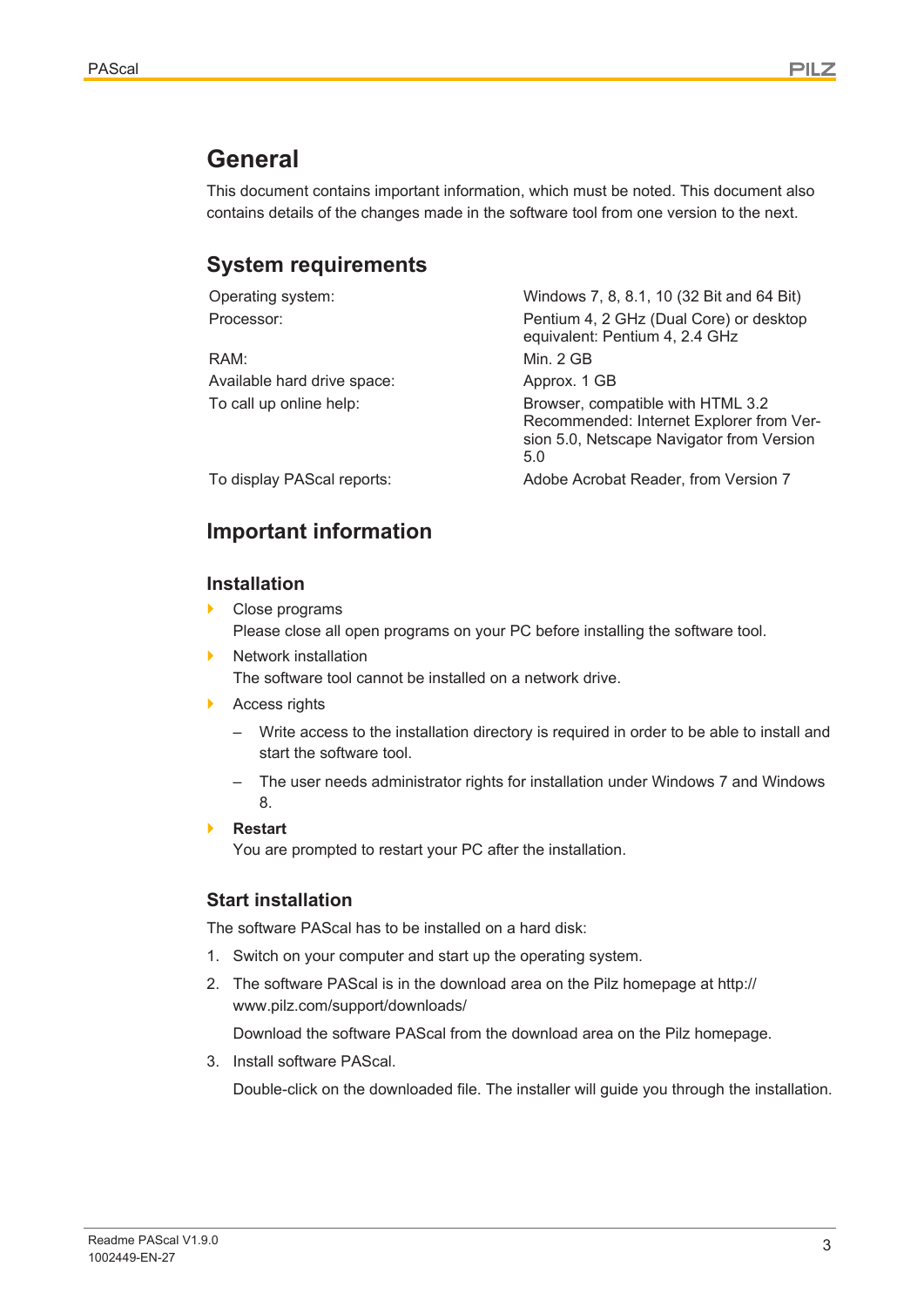

#### **INFORMATION**

To ensure that PAScal functions correctly, the files and directories in the installation directory of PAScal must not be modified manually once installed (e.g. with the Windows Explorer or a text editor).

#### **Generate report**

- To generate a report in Word format you will need a version of Microsoft Office from at least Office 2003.
- **EXECT** Header and footer may not be correctly aligned when a report was created in DOC output format. You will need to manually correct headers and footers.

#### **Component library**

- Project components for which there is no suitable component library in PAScal are only available within the project. They cannot be added to any component library.
- Using older libraries in PAScal Version 1.9.x: Make sure that these libraries are updated for use in Version 1.9.x.
- } When downloading SISTEMA libraries, make sure that the URL refers directly to the stated library.
- ▶ The component library for Danfoss products will no longer be supplied with PAScal from Version 1.6.0. The library is available from Danfoss and must be imported into PAScal.

#### **Calculation time**

The calculation time for the safety characteristic data depends on the complexity and number of safety functions, e.g. the configured SRCF or SRP/CS. A longer calculation time is to be expected from around 100 SRCF or SRP/CS.

#### **Licencing**

- The demo version of PAScal is available after installation. The demo version has a restricted function range compared to the full version. To access the full version you first need to license the software.
- Limitations of the Demo version
	- only one project can be opened and processed
	- only a max. of 10 SRCF can be edited
	- projects in accordance with EN ISO 13849‑1 can be created, opened and edited. projects in accordance with EN/IEC 62061 can only be opened
	- a report can be created but it is marked with a watermark that labels the licence state
	- the report cannot be adapted user-specifically
	- the start screen cannot be hidden
	- no attachments can be added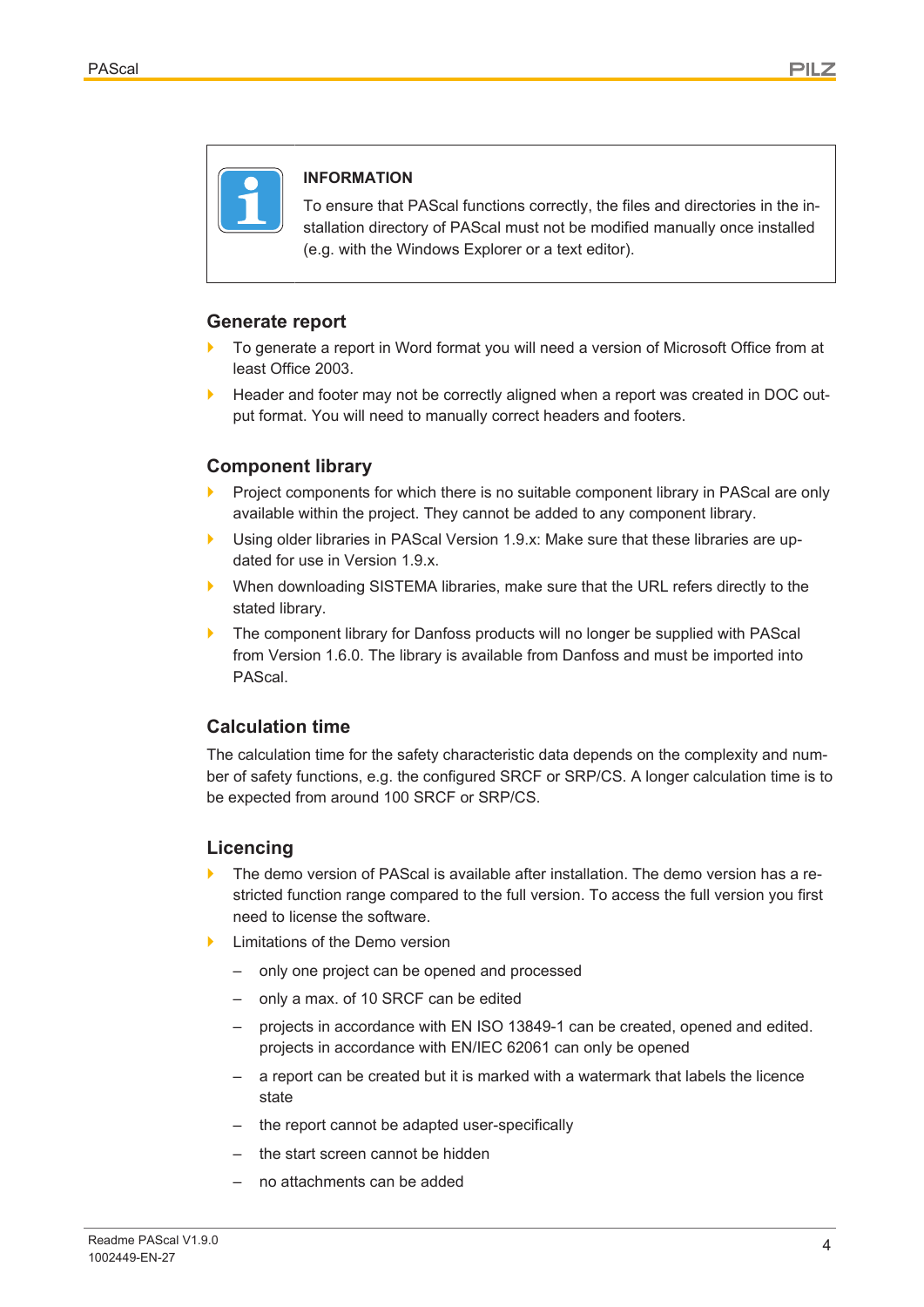- no libraries, language libraries, component collections or macros can be exported
- no Excel files from third-party libraries can be imported (use import of ZIP files as in PAScal libraries)
- the import of language libraries is not supported
- components cannot be assigned user-defined names
- projects and libraries can only be saved to the standard directories
- the interface to the software for risk assessment is not supported
- automatic updating of components is not supported
- automatic updating of libraries is not supported

#### **Pilz libraries**

Pilz component libraries can be downloaded in PAScal and VDMA format:

- In PAScal format [http://www.pilz.com/en-INT/PAScal\\_Lib](http://www.pilz.com/en-INT/PAScal_Lib)
- In VDMA format [http://www.pilz.com/en-INT/VDMA\\_Lib](http://www.pilz.com/en-INT/VDMA_Lib)

### **Known problems**

#### } **The"Undo" command**

The "Undo" command is not supported when changes are made in the library tree.

} **Installing the product icon in the Quick Launch bar** When creating program icons in the quick launch bar, the key combinations do not always appear.

#### } **Support for PAScal at command line level**

To support the execution of PAScal at command line level, the PAScal installation directory must be available in the system path variable. In certain operating systems, this path cannot be changed during installation. In this case the user will need to change the path variable manually.

- Call up the system properties (Start -> Control Panel -> Advanced System Settings -> Environment Variables) and change the Path system variable. Enter the installation directory for PAScal in the PATH system variable.
- } **PAScal projects and component libraries with a Japanese operating system** When using a Japanese operating system, please note: PAScal projects and component libraries created using PAScal Version 1.1.1 or older cannot be opened.
- } **User-defined libraries on network drives** A custom library on a network drive cannot be accessed simultaneously from multiple PAScal sessions.
- } **Parallel use of PAScal 1.5.2 and PAScal 1.6.x** If you wish to use PAScal 1.5.2 and PAScal 1.6.x in parallel, open PAScal 1.5.2 first.
- } **Open PAScal**

Opening PAScal by double-clicking a project does not work for projects that have been saved with at PAScal version <1.6.2.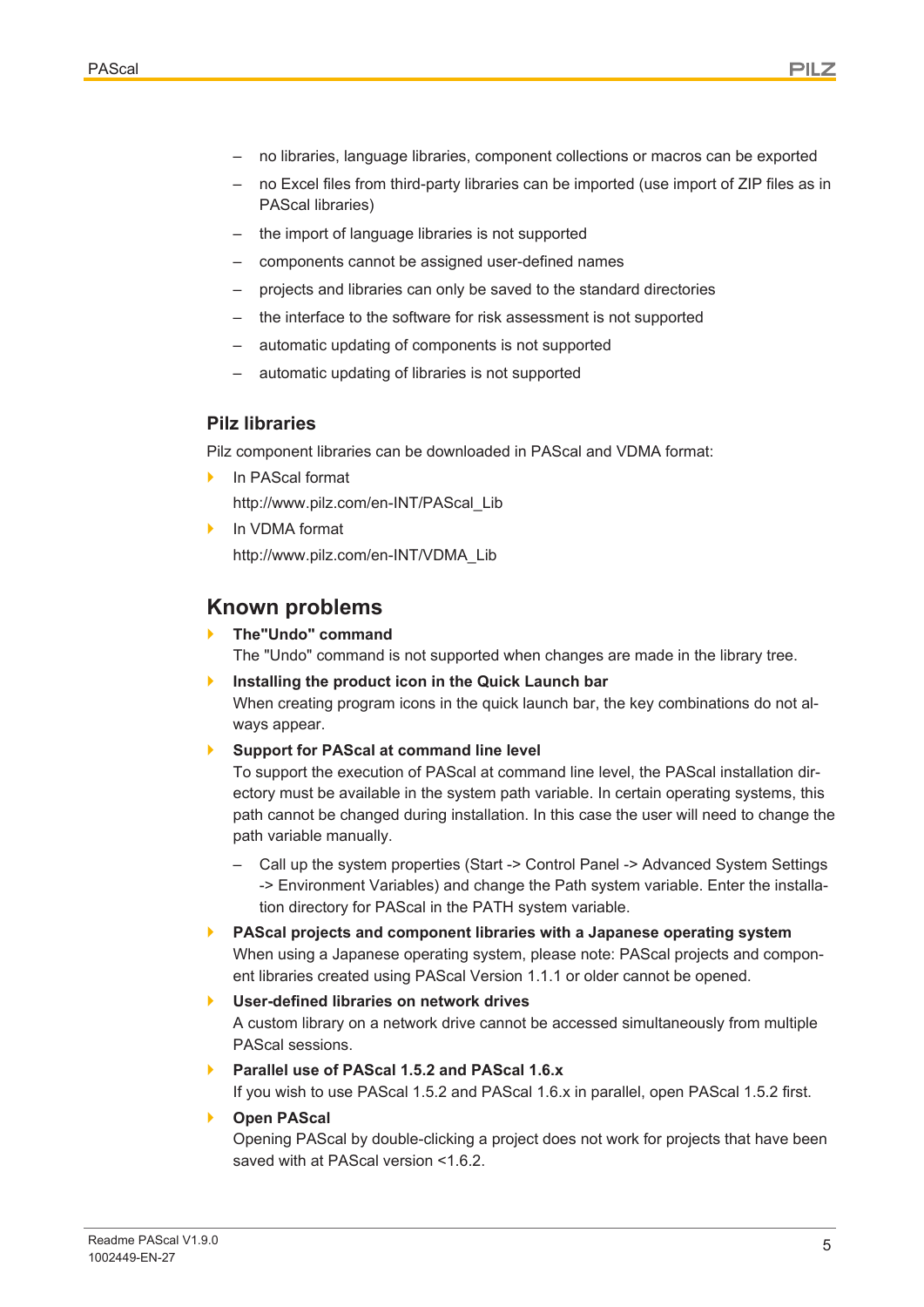#### } **Time between two operations is greater than the number of operating hours per day**

When configuring a component for "Operations per time unit", if 1 operation per week or per month is stated (or a corresponding "Time between two operations"), the system uses the value 24 hours for "Operating hours per day", irrespective of what is stated under "Operating hours per day". This is displayed in the configuration dialogue box and the value is published in the report.

However, the value configured in the dialogue box for "Operating hours per day" is retained.

#### } **Managing projects**

If a write-protected project is opened (e.g. ZIP file or file on CD), the user will be informed that he does not have write access to this project.

#### **Import of component collections from older PAScal versions**

– Component collections from PAScal versions < 1.7.0 cannot be imported in PAScal 1.7.x.

#### } **Migration of PAScal macros**

- If PAScal 1.7.x is being installed, the system will detect an earlier version of PAScal and you will be given the option to uninstall the earlier version. If the user opts to uninstall the earlier version, PAScal will automatically migrate all the libraries and macros.
- If the user opts not to uninstall the earlier version, it is his responsibility to copy these libraries and macros into the directory for libraries in 1.7.x, in order to work with these libraries and macros.

## **Changes in Version 1.9.0**

This version is available in the following languages:

- } German
- **English**
- **French**
- **Spanish**
- **Italian**
- **Japanese**

### **New features**

Support SISTEMA

PAScal supports SISTEMA Version 2.0.7 during import.

## **Optimisations**

Pilz library

The Pilz component library has been updated. Sample projects and macros have been adapted to the new component library.

Support SISTEMA

The export of SISTEMA libraries is no longer supported.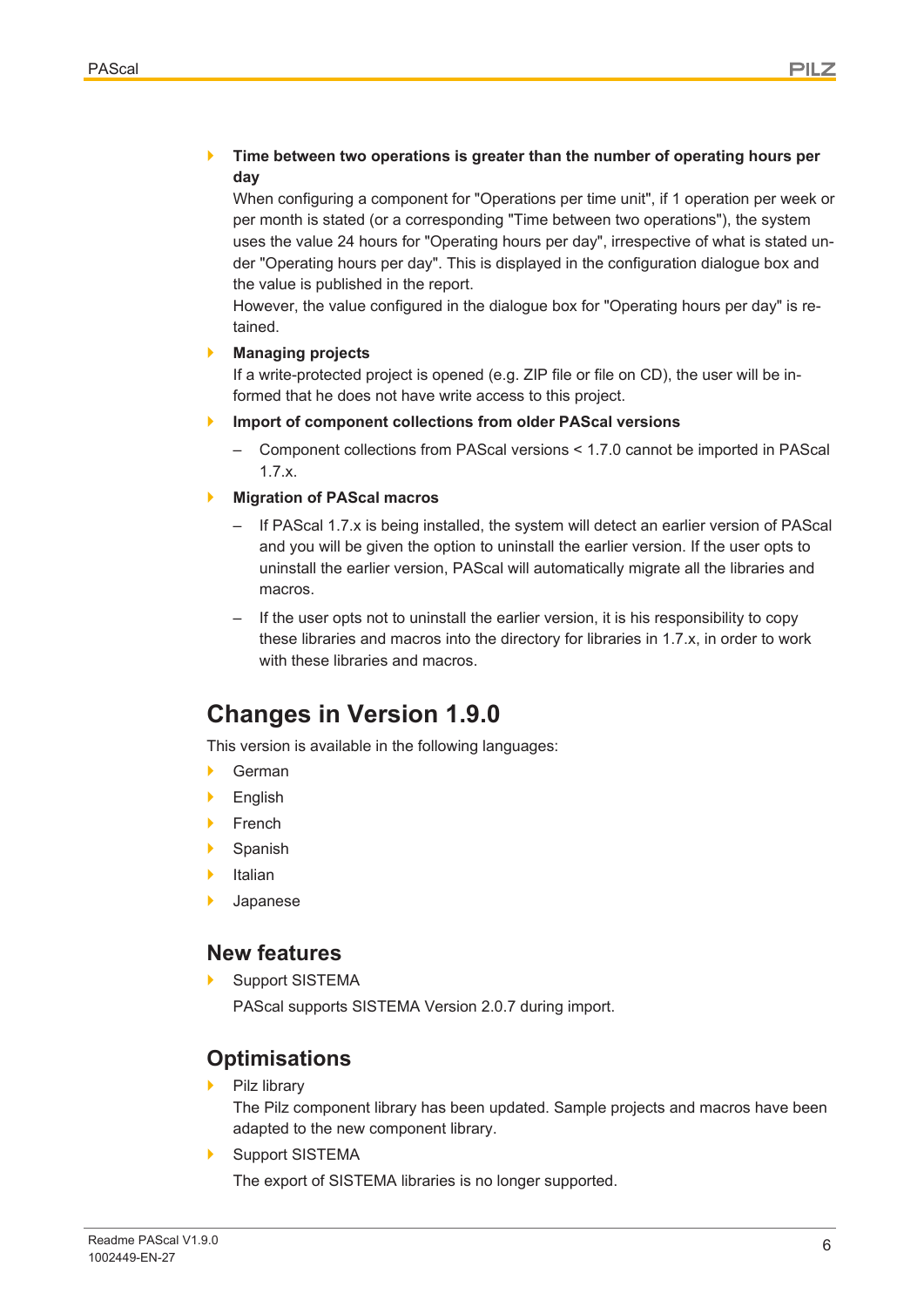## **Changes in Version 1.8.0**

This version is available in the following languages:

- } German
- **English**
- **French**
- **Spanish**
- **Italian**
- **Japanese**

#### **New features**

- } Support ISO 13849-1:2015
	- $-$  PL<sub>r</sub> can be reduced by one level when the probability of occurrence of a hazardous event is assessed as low
	- MTTF<sub>p</sub> values for components of category 4 are possible up to 2500 years (when applying ISO 13849-1:2015)
	- Expansion of the possible demand modes for single-channel components of category 2
- Support SISTEMA

PAScal supports SISTEMA Version 1.1.9 during import and export.

### **Optimisations**

Pilz library

The Pilz component library has been updated. Sample projects and macros have been adapted to the new component library.

} ISO library 13849-1

The library supplied has been supplemented by further components.

### **Changes in Version 1.7.3**

This version is available in the following languages:

- } German
- } English
- **French**
- **Spanish**
- **Italian**
- **Japanese**

## **Changes in Version 1.7.2**

This version is available in the following languages:

- } German
- **English**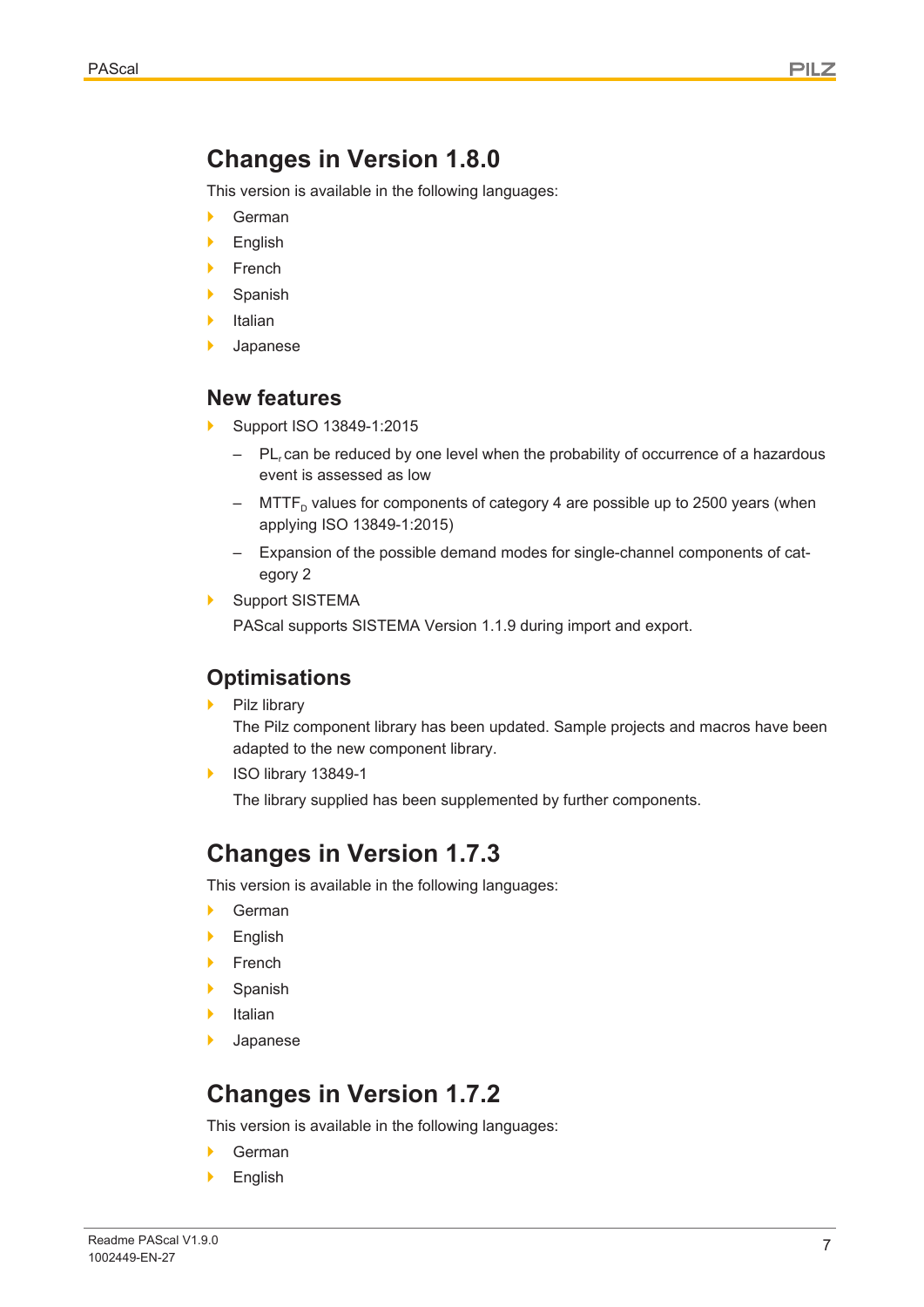### **New functions**

Check the library's validity:

Libraries can be checked to ensure they comply with certain specifications.

– Check in accordance with VDMA standard:

Libraries that the user has edited or created are checked for compliance with the VDMA standard.

– Check PAScal format:

Libraries that the user has edited or created are checked for compliance with the internal PAScal format.

- Import and export libraries in PAScal format
	- Import libraries in PAScal format

New and old versions of a PAScal library can be imported in ZIP format.

– Export libraries in PAScal format

Editable libraries can be exported in PAScal format. The format used during export is not compatible with old versions of PAScal and the libraries cannot be imported into old versions of PAScal.

## **Optimisations**

} Copy, cut and paste library contents

It is not possible to copy, cut and paste content from a write-protected library. This prevents violations of copyright.

 $\blacktriangleright$  Icons in the library view

PAScal and VDMA libraries are labelled with different icons to make it easier to distinguish between them.

Manual entry of diagnostic coverage and category

The diagnostic coverage and category of a subsystem can also be entered manually for device types 2 and 3.

## **Changes in Version 1.7.1**

This version is available in the following languages:

- } German
- **English**
- **French**
- **Spanish**
- **Italian**
- **Japanese**

## **Changes in Version 1.7.0**

This version is available in the following languages:

} German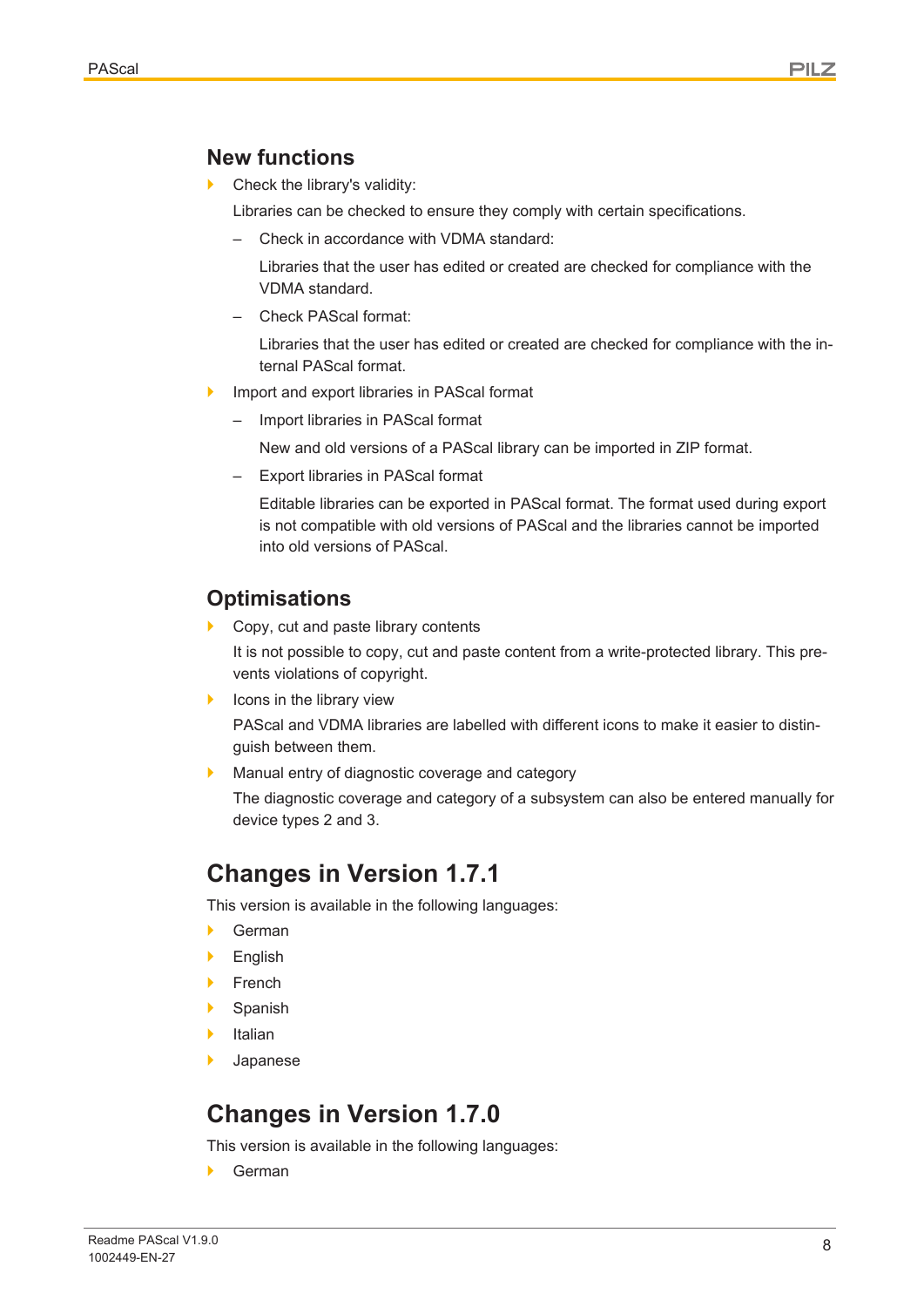**English** 

#### **New features**

- } VDMA standard sheet 66413
	- The specifications for the structure of components, component libraries and language libraries are fully supported during import and export.
	- Adapting the calculations to the amended specifications in VDMA standard sheet 66413.
- Risk assessment software

Risk assessment software (= RA software) is supported. Projects can be opened in PAScal from the RA software and projects that have been amended in PAScal can be further processed in the RA software.

Manual entry of DC and category

The diagnostic coverage and category for a subsystem can also be entered manually.

### **Optimisations**

- Searching elements in libraries A quick search has been added for searching in library view.
- **Library selection** Unused libraries can be excluded from the library view via the "Select Library" dialogue box.
- ▶ Structure and layout of the report
	- Layout of the report has been improved, e.g. rounding, word wrap,
	- Report structure has been improved.
	- Management and administration of the PAScal licences has been improved.
- Improvements to upgrade process
	- Upgrade process has been improved to avoid errors in existing projects from previous versions of PAScal

## **Changes in Version 1.6.3**

This version is available in the following languages:

- } German
- **English**
- **French**
- **Spanish**
- **Italian**
- **Japanese**

### **Optimisations**

Pilz library

The Pilz component library has been updated. Sample projects and macros have been adapted to the new component library.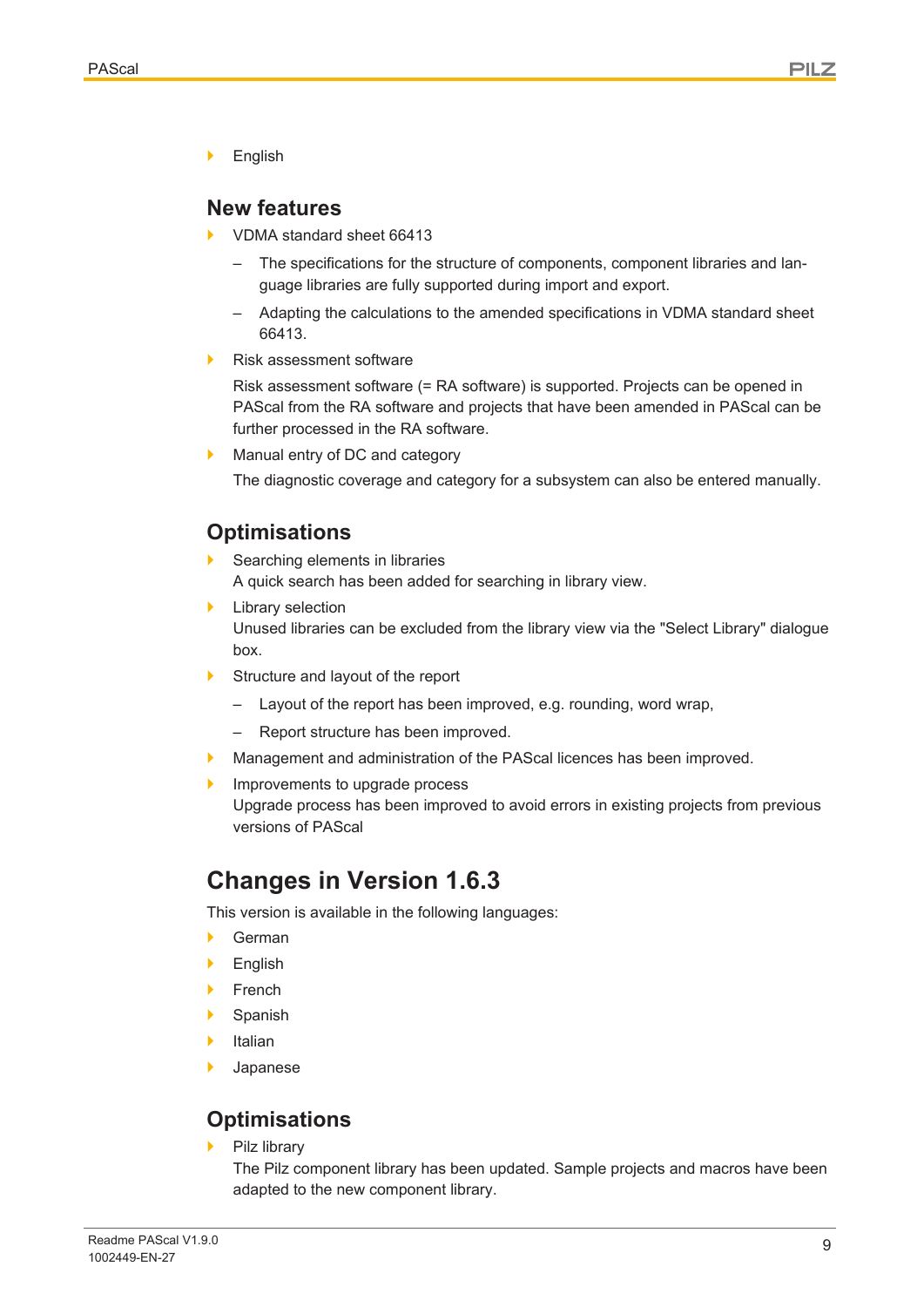Use of macros

When a component is changed it may happen that the software no longer detects the component when using a macro. (e. g. when the component is deleted and then created again). In such cases the affected component is omitted when the macro is used.

## **Changes in Version 1.6.2**

This version is available in the following languages:

- **German**
- **English**
- **French**
- **Spanish**
- **Italian**
- **Japanese**

### **Optimisations**

} **Use of macros**

Macros can also be used in projects when components of these macros do not occur in the library.

**Search function** The search function in the library is now in the main menu and in the Edit menu.

#### } **Component configuration**

The dialogue box for component configuration for which the number of operations has to be calculated, has been improved.

#### **New features**

**Installation of PAScal** 

For installing PAScal under Windows administrator rights are required, however, this is not required for the application of PAScal.

} **Calculation of characteristic values**

Safety-related characteristics can also be calculated in accordance with EN ISO 13849-1:2006 + COR:2009 + EN ISO 13849-2:2012 and EN ISO 13849-1:2006 + COR:2009 + EN ISO 13849-2:2003 .

## **Changes in Version 1.6.1**

### **Optimisations**

In this version a series of improvements of usability has been made:

- ▶ Zoom selection box available in the workspace
- Delete process has been optimised
- The Undo function with macros and collections is supported
- **Process of overwriting and renaming files has been optimised**
- Selection for calculating the target level has been optimised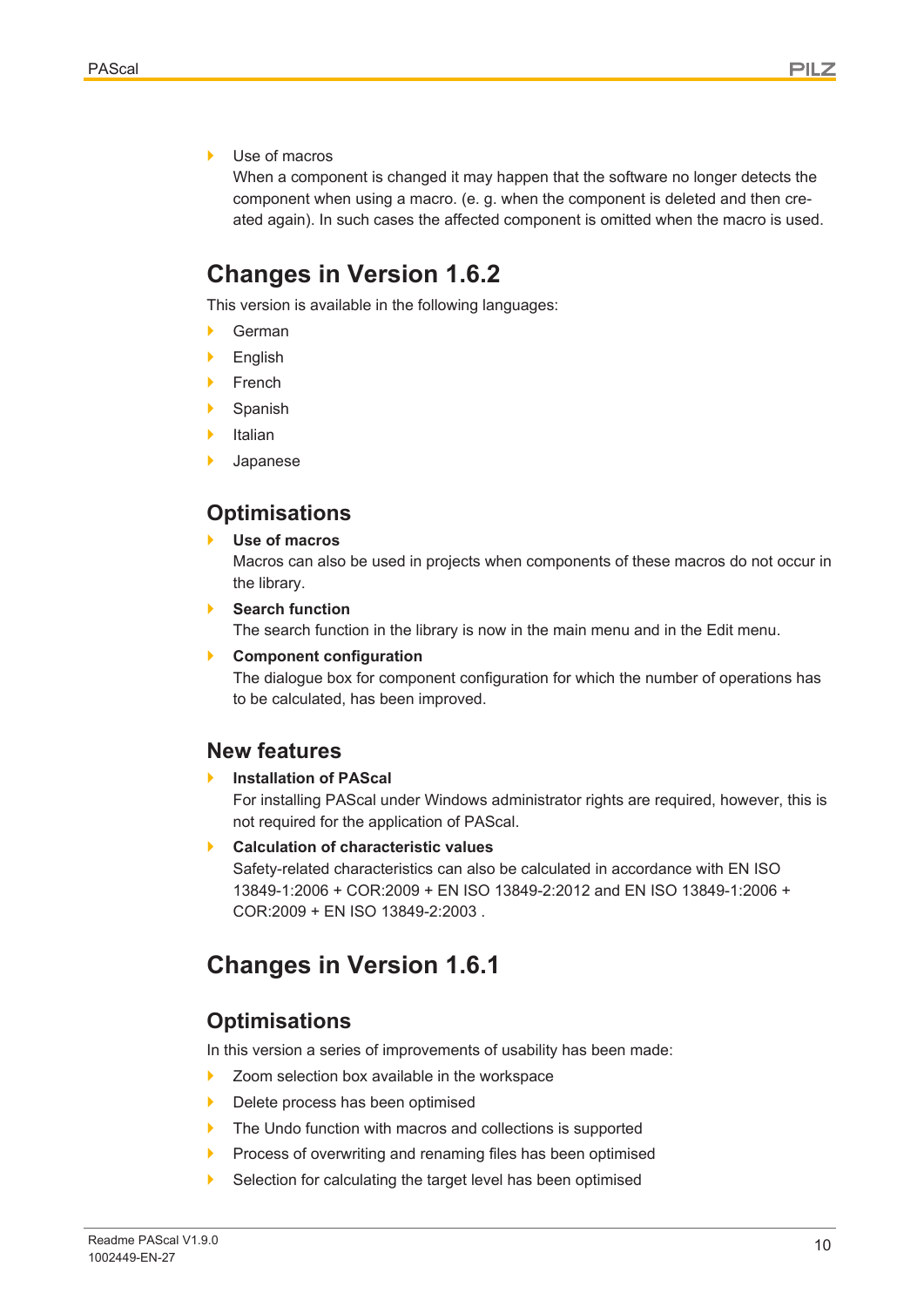## **Changes in Version 1.6.0**

### **New features**

- } **Component collections**
	- Components in the component library can be arranged into component collections.
	- Component collections are managed within their own folder structure.
	- An import and export function is available for exchanging component collections between different PAScal installations.
- } **Macros**
	- Parts of an SRFC or SRP/CS can be combined into macros, which can be reused repeatedly.
	- Macros are created, managed and available for reuse in the macro library. An import and export function is available for exchanging macros between different PAScal installations.

## **Optimisations**

#### **Improved user interface**

- Windows can be moved anywhere
- Zoom factor in the SRP/CS and SRCF Editor
- Improved navigation

## **Changes in Version 1.5.2**

This version is available in the following languages:

- } German
- **English**
- **French**
- **Spanish**
- **Italian**
- **Japanese**

## **Changes in Version 1.5.1**

### **New features**

- } **Import of SISTEMA libraries to PAScal**
	- PAScal-supported when importing the following SISTEMA versions: 1.0.5, 1.1.0, 1.1.0b, 1.1.1 and 1.1.2.
- } **Export of PAScal libraries to SISTEMA**
	- PAScal libraries can be exported to the SISTEMA version 1.1.2.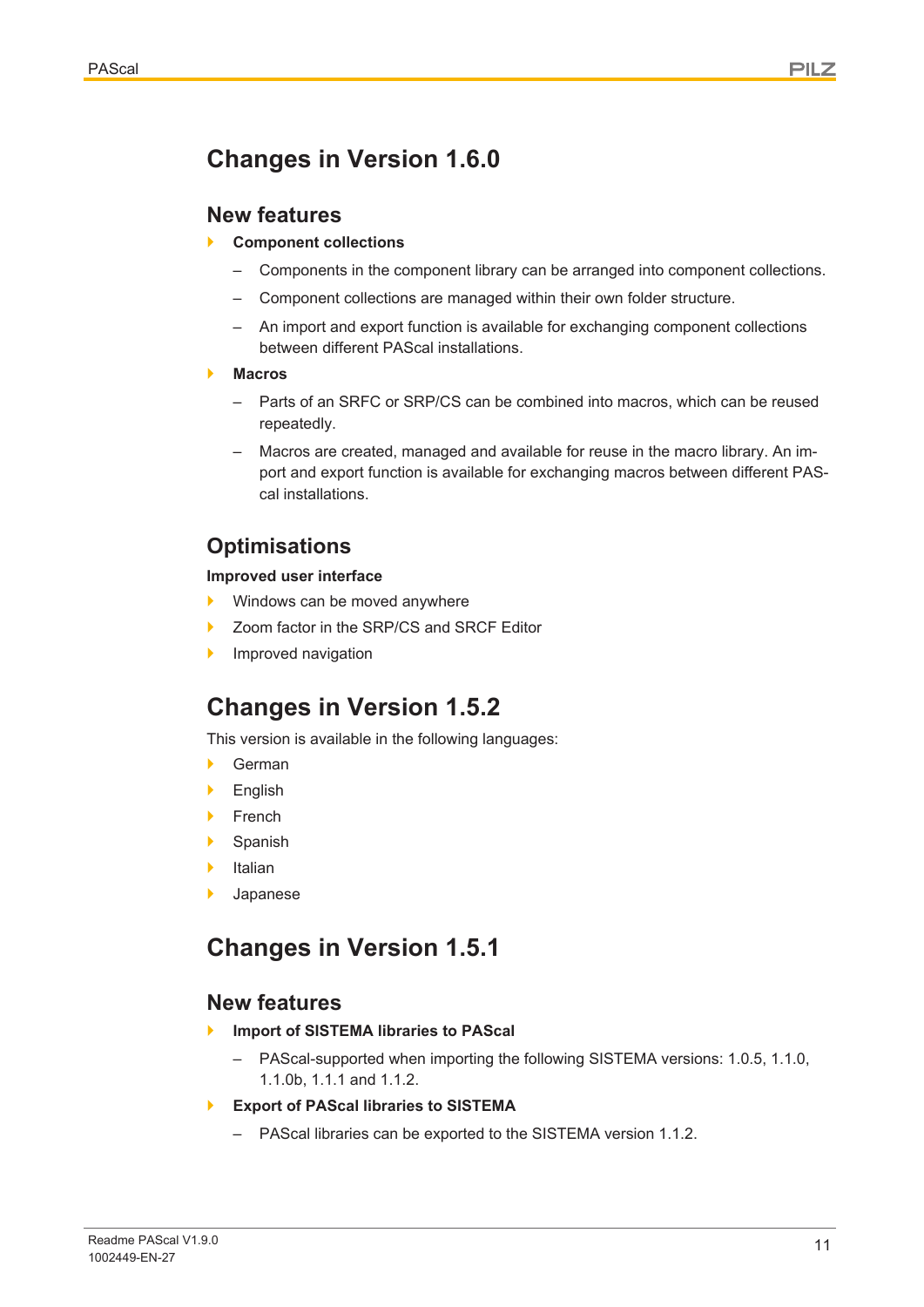- } **Organise SISTEMA components into groups**
	- Components from SISTEMA libraries can be reorganised in PAScal. Components can be combined and new component types and subsystems can be assigned.
- } **Order numbers and versions**
	- The order numbers and versions of the components are now displayed in the table with the properties.

The user can also browse the library for such components.

## **Changes in Version 1.5.0**

#### **New functions**

#### **Importing SISTEMA libraries**

- $\blacktriangleright$  SISTEMA libraries can be imported. SISTEMA is a software assistant for assessing the safety of control systems in line with EN ISO 13849-1. SISTEMA is produced by the Institute for Occupational Safety and Health of the German Social Accident Insurance  $(IFA)$ .
- Libraries from Version 1.1.1 of SISTEMA are supported.

### **Optimisations**

#### **Configure components in subsystems**

- Components are differentiated by
	- Version

Hardware or software version

– Operating mode

Component properties that are suitable and approved for certain safety-related applications (e.g. single-channel, dual-channel, light beam device)

#### **Configure custom components**

- } Components are classified into types
	- MTTFd

Components that are not subject to mechanical wear and tear (e.g. optical sensors) and do not have internal diagnostics

– B10d

Components that are subject to mechanical wear and tear (e.g. mechanical sensors) and do not have internal diagnostics

– SILCL, PL

Components that have internal diagnostics

– Fault exclusion

Components that ought to be considered, but based on corresponding evidence, it may be assumed that they do not contribute to the safety function's failure mode.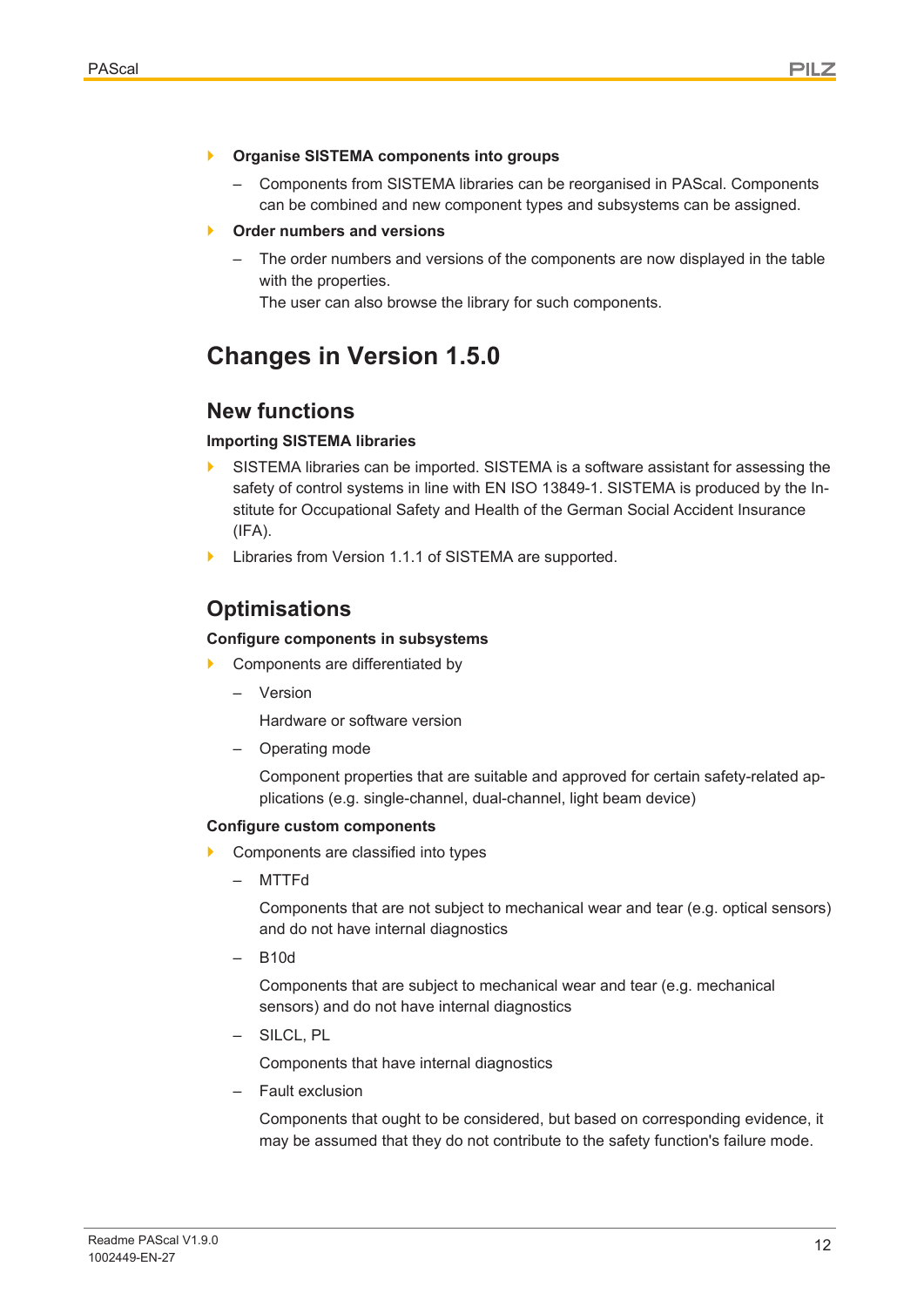New safety characteristic data

 $\lambda_d$  /  $\lambda$  – Ratio of dangerous failures to overall failures

## **Changes in Version 1.4.2**

### **Optimisations**

The display of subsystem properties and component data in the report has been improved.

## **Changes in Version 1.4.1**

### **Optimisations**

In the  $\text{PFH}_{\text{D}}$  calculation sheet, the category is now shown correctly (Catagory 3 rather than Category 4, as previously), if DCavg = high and MTTFd = low or medium.

## **Changes in Version 1.4.0**

### **New functions**

- There is a new output format for the project report.
- Attachments may be added to the project.
- PAScal libraries can now be updated online.
- The libraries have a new search function.

## **Changes in Version 1.3.2**

### **Optimisations**

- Components with "Demand mode  $\le$  = 1/100 test rate (Category 2)" are now handled correctly when earlier versions are imported.
- Selection of a predefined SRCF template no longer prevents an SRCF being created.
- Component symbols are no longer damaged when importing earlier projects.

## **Changes in Version 1.3.0 and 1.3.1**

### **New functions**

- SRCF Editor and Calculation Graph can be displaced in a split window
- } Mixed subsystems can be configured in projects in accordance with EN ISO 13849-1. Mixed subsystems combine components of various subsystem types.
- The component libraries are updated
- Improvements on calculation of number of operations
- There is enhanced help on how to use custom libraries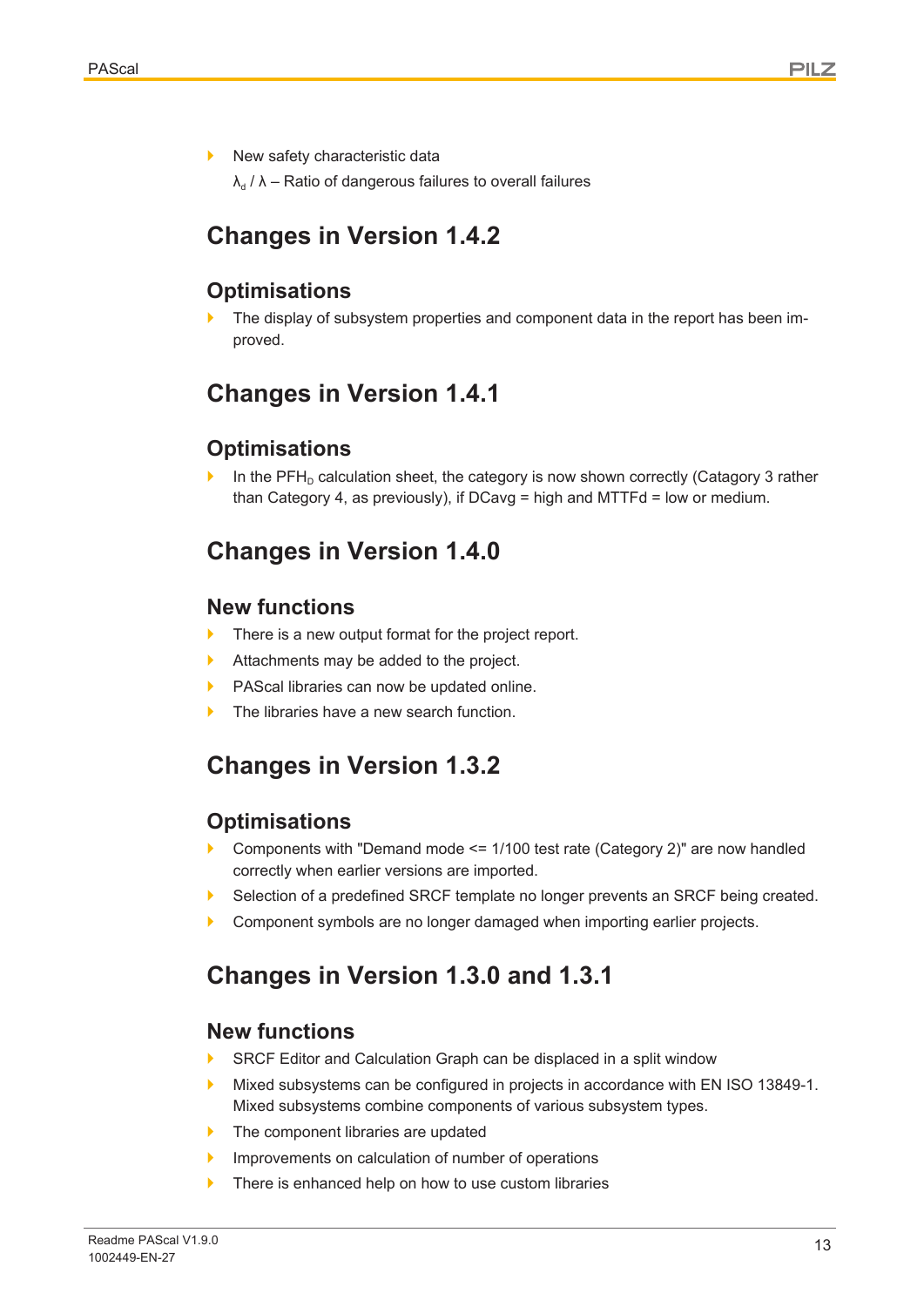▶ There are PDF reports for sample projects are available

## **Changes in Version 1.2.3**

### **New functions**

The component library has been updated. Always use the current libraries! Compare the status of the supplied libraries with the status of the libraries in the Internet: http:// www.pilz.com

## **Changes in Version 1.2.0, 1.2.1 and 1.2.2**

### **New functions**

- Supports components of 3rd party manufacturers in the component library
- } User can edit multiple projects in one application
- } Windows Vista support
- } Advanced navigation in the component library window
- ▶ Context-sensitive help
- **Advanced configuration of bus connection**
- Advanced user preferences
- } New calculation sheet acc. to EN ISO 13849-1

## **Optimisations**

The user can start a PAScal by double-clicking a project file and opening the project.